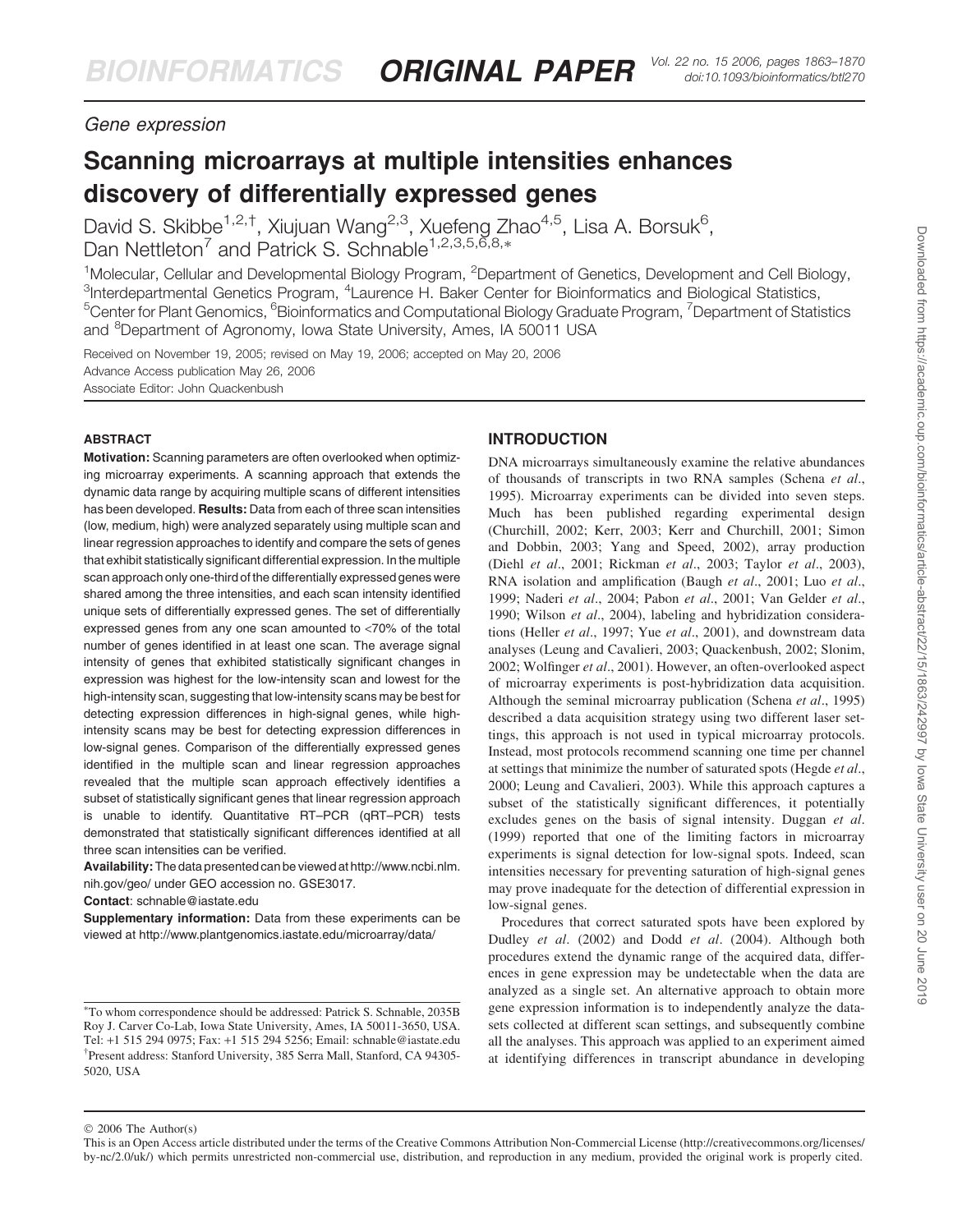maize anthers. The tassel, which is the male reproductive structure of maize, bears spikelets that contain anthers that proceed through a series of morphologically defined developmental stages and ultimately produce pollen.

Here we describe the analysis of multiple datasets produced by scanning each of several microarrays at multiple intensities. Our work was motivated by the hypothesis that the scan intensity required to achieve resolution necessary for detecting differential expression is inversely related to a gene's signal intensity. Thus, images containing low, intermediate and high numbers of saturated spots would be expected to detect differences in gene expression among genes that exhibit high-, medium- and low-signal strengths, respectively. To test this hypothesis empirically, three datasets, spanning a 20-fold difference in average signal strength, were analyzed to identify the number of statistically significant differences detected and the degree of overlap among the three datasets. Additionally, the multiple-scan images were analyzed using the linear regression (LR) procedure described by Dudley et al. (2002). Analysis of the multiple-scan result set supports our hypothesis and demonstrates that scanning at multiple intensities can play an important role in acquiring data for microarray analyses. Furthermore, the comparison between the datasets of the multiple-scan and the linear regression approaches demonstrates that the multiple-scan method identifies statistically significant differences in gene expression that the linear regression is unable to identify.

# **METHODS**

#### Plant materials and anther collection

Anthers from maize plants of the inbred line Ky21 were collected at six distinct developmental stages and from two floret types (upper and lower).

# RNA isolation and amplification

RNA was extracted from anthers using Trizol reagent (Invitrogen, Carlsbad, CA) as per the manufacturer's recommendations. Equal amounts of RNA from one to four individuals per stage were pooled randomly to generate one biological replicate. In total, 24 biological replicates (two biological replicates per stage per floret type) were generated. Approximately 100 ng of total RNA from each biological replicate were used as starting material for T7-based linear RNA amplification, performed as described by Nakazono et al. (2003).

#### Microarray procedures

Microarray protocols are available at [http://schnablelab.plantgenomics.](http://schnablelab.plantgenomics) iastate.edu/resources/protocols/. Fluorescently-labeled cDNAs were prepared according to Nakazono et al. (2003) with slight modifications. Only targets that contained >3000 pmol of cDNA, >60 pmol of Cy dye and more than one dye molecule per 50 bases were hybridized to a 12 160 element cDNA microarray chip (Generation II version B) generated at Iowa State University's Center for Plant Genomics [\(http://www.plantgenomics.](http://www.plantgenomics) iastate.edu/maizechip/).

#### Microarray experimental design

For each of the two biological replications, upper and lower floret samples from each developmental stage were compared on two slides using a dye-swap design (Kerr et al., 2000). In addition, for each experimental replication, direct stage-to-stage comparisons were made within each floret type using a loop design (Kerr and Churchill, 2001). Hence, considering the two floret types, six stages and two biological replications, a total of 48 slides

were used: 12 per replication for direct floret type comparisons and 12 per replication for stage-to-stage comparisons within floret types.

#### Microarray analyses

Arrays were scanned with a ScanArray 5000 (Packard, Meriden, CT). Initial scans were conducted at  $50 \mu m$  resolution, and the laser power and PMT gain were adjusted until the ratio of the Cy3 and Cy5 channels was approximately one for a majority of the spots. A series of six scans, in ascending order of laser power and PMT gain, was then performed at 10 micron resolution and 50% scan rate. Initial laser power and PMT gain were  $\sim$ 78 and 70 for Cy3, and 75 and 57 for Cy5, respectively. For each successive scan, the laser power and PMT gain were increased by 3–4 units and 2–3 units, respectively. Fluorescent signal intensities were determined using ImaGene 5.0 (Biodiscovery, Marina Del Rey, CA). For each slide, dye and scan intensity, the median of the un-normalized log median signal intensities of all spots was computed using the R project for statistical computing [\(http://www.r-project.](http://www.r-project) org/). For each slide and dye, the three scans whose medians were closest to 6.0, 7.5 and 9.0 were selected for analysis.

# Linear regression of data at multiple scan settings

For each channel on two given scans, the linear regression algorithm (Dudley et al., 2002) was applied to the background-corrected spot intensities between the low and high detection limits at the two settings. The signal intensities of saturated spots were iteratively and linearly extrapolated using the unsaturated data at the low laser power and PMT setting.

#### Data normalization

An R implementation of the *lowess* normalization method (Dudoit and Fridlyand, 2002) was used to normalize the two channels for each combination of slide and scan intensity. The lowess normalization procedure was applied to the natural log of the background-corrected median signal intensities (median signal intensity minus the median background intensity) computed for each spot. The average of these lowess-normalized values across spots was computed for each slide, channel and scan intensity. The average of these averages was 5.7, 7.2 and 8.7 for the low, medium and high scans, respectively. The lowess-normalized data for each channel were then centered on the average for its scan intensity so that all channels sharing a common scan intensity would have identical averages. We refer to these lowess-normalized and mean-centered values as normalized signal intensities.

#### Statistical analysis

For each scan, a mixed linear model analysis was conducted separately for each of 12 160 spots using a strategy similar to that of Wolfinger et al. (2001). The mixed linear model included fixed effects for developmental stage (six levels), floret type (two levels), stage-by-floret interaction and dye (Cy3 or Cy5). Replication, stage-by-replication, stage-by-floret-byreplication, slide nested within replication and an observation-specific error term were included as random effects. These random effects were selected to allow for correlations among observations expected to result from the structure of the experimental design. A variety of tests were conducted as part of the analysis of the data. Only the test for expression change across stages is considered here for ease of exposition. Post-statistical analysis, 1245 spots were excluded from downstream analysis because the cDNA inserts from the corresponding EST clones had failed quality tests during the PCR probe generation step.

# Quantitative real-time PCR

Gene selection and primer design Seventeen ESTs that exhibited significantly different expression for stage comparisons in at least one of the scan settings in the microarray experiments and fold changes of  $\sim$ 2-fold or greater were selected for expression validation via quantitative RT–PCR (qRT–PCR). Primers were designed such that predicted melting temperatures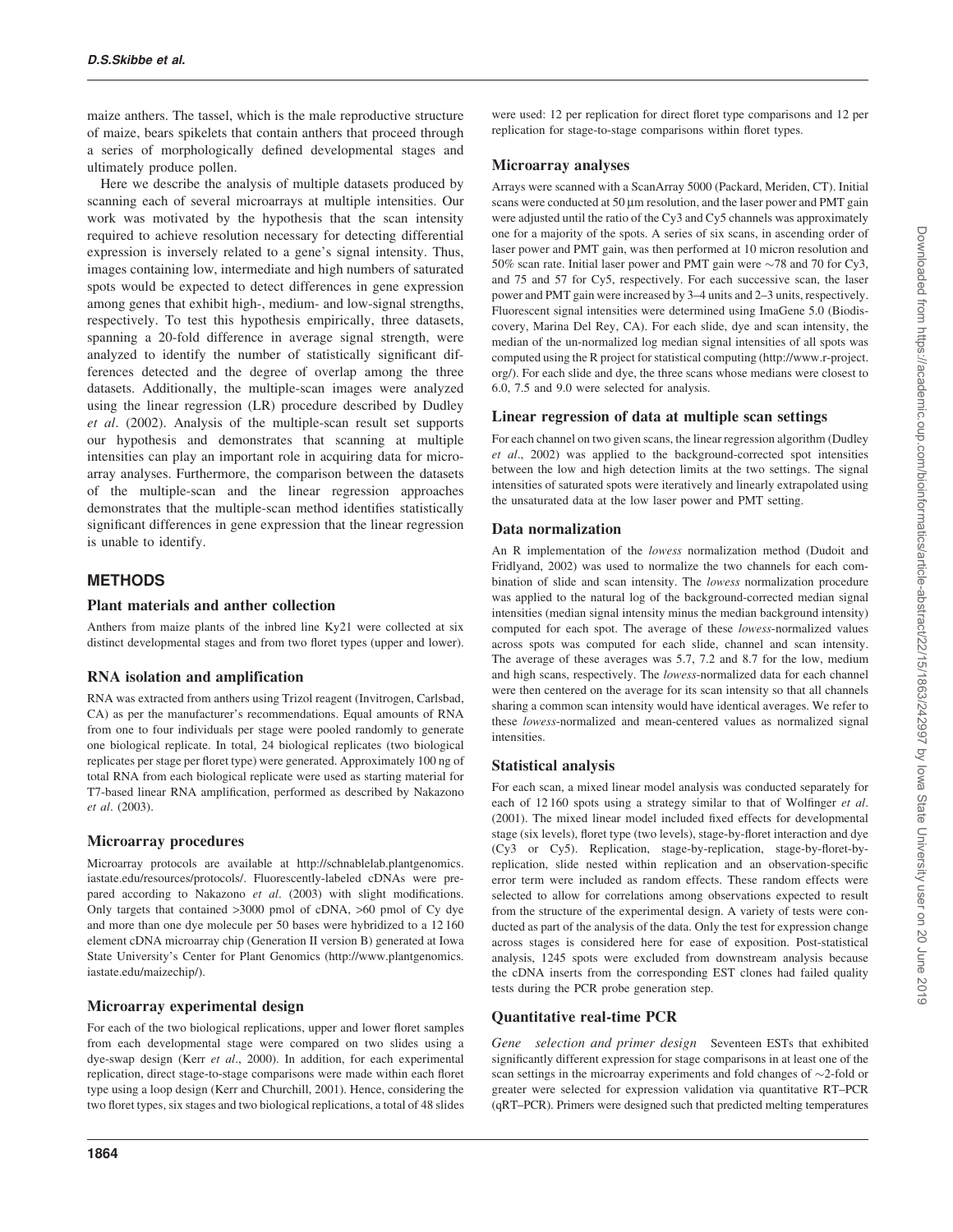were between 58 and 61°C, lengths were between 18 and 24 bases, the guanine–cytosine content ranged from 40 to 60% and predicted amplicon lengths were between 80 and 200 bp. The specificity of each primer pair was confirmed by BLAST analyses against the MAGI ([http://magi.](http://magi) plantgenomics.iastate.edu/) and GenBank databases.

#### Reverse transcription

Two stage-specific aRNA replicates were generated for each stage (excluding stage 3) by pooling equal amounts of aRNA from the upper and lower floret samples. Each 800 ng aRNA pool was spiked with 1 ng of in vitro transcribed RNA from a human gene (GenBank accession no. AA418251) and used as template for reverse transcription as described by Nakazono et al. (2003), except that both oligo(dT) and random hexamers were used as primers.

Quantitative real-time PCR All 17 primer pairs yielded an apparently single amplicon (as determined by via agarose gel electrophoresis and dissociation curve analysis) and exhibited primer efficiencies with a correlation coefficient >0.99. These primer pairs were used for qRT–PCR analysis on an ABI GeneAmp 5700 sequencing detection system using SYBR Green I master mix (Applied Biosystems, Foster City, CA). Forty cycles of PCR were performed on each primer pair at an annealing temperature of 60°C, 200 nM each primer and 1 mM magnesium chloride with a 1:200 dilution of each cDNA pool (per biological replicate) as template; reactions were performed in triplicate. The  $E$ -value (i.e.  $1 + PCR$  efficiency) was obtained from the dilution curve and the mean  $C_t$  values of each sample for all genes were calculated and used for fold-change calculations as described in Pfaffl (2001).

# RESULTS

#### Selection of low-, medium- and high-intensity scans

Relative levels of transcript abundance in developing maize anthers were compared at six developmental stages using cDNA microarrays (Supplementary Figure 1). We hypothesized that images obtained using low-, intermediate- and high-scanning parameters would be expected to detect differences in gene expression among genes that exhibit high-, medium- and low-signal strengths, respectively. To test this hypothesis, each hybridized microarray was scanned six times in ascending order of laser power and PMT gain. Scans with median values of  $\sim$  6.0, 7.5 and 9.0 for the natural log of the signal median intensity of the non-normalized data were classified as low-, medium- and high-intensity scans, respectively. Therefore, the low- and medium-intensity scans, and medium- and high-intensity scans differ by 4.5-fold signal strength, whereas the signal strengths of the low- to high-intensity scans differ by 20-fold. Figure 1 shows representative low-, medium- and high-intensity scan false-color images generated by the ScanArray software for a single region of one array.

#### Statistical analysis

Separate, equivalent statistical analyses were performed on the low-, medium- and high-intensity scan normalized datasets using a mixed linear model similar to that described by Wolfinger et al. (2001). As part of the mixed linear model analyses performed for each scan, tests for stage main effects were conducted for each of the 12 160 spots. The tests for stage main effects identify genes whose expression differed significantly across developmental stages.



Fig. 1. Representative examples of low, medium, and high-intensity scans. Images were acquired from the same array by scanning in ascending order of laser power and PMT gain to generate the low  $(A)$ , medium  $(B)$ , and high  $(C)$ intensity scans. False-color images generated by the ScanArray software are shown based on signal intensity. The false-color scale, in ascending order of signal strength, is black (no detectable signal), blue, green, yellow, orange, red, and white (saturation).



Fig. 2. Distribution of the stage  $P$ -values for the medium-intensity scan. The overabundance of genes with statistically significant differences for the small P-values indicates that many genes are differentially expressed across stages.

#### Identification of statistically significant differences

A histogram of P-values corresponding to the tests for stage main effects from the medium intensity scan dataset is depicted in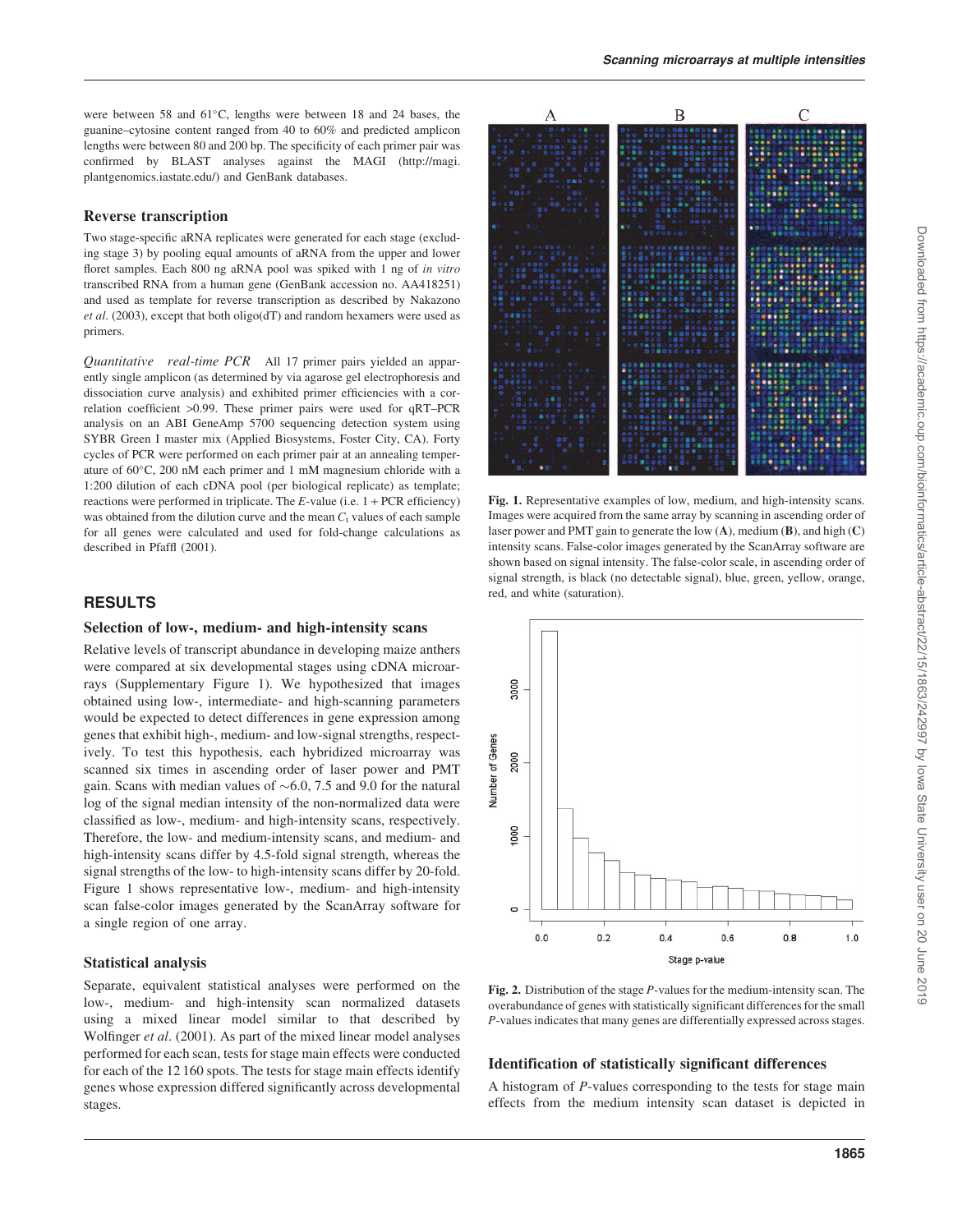

Fig. 3. Determination of the extent of overlaps among the low-, medium- and high-intensity scans. The three circles indicate the subsets of statistically significant differences identified by the low-, medium- and high-intensity scans for the stage comparisons. The numbers within the circles represent the percent of the non-redundant, statistically significant differences identified by each scan type. For the stage comparisons, a total of 398 non-redundant, statistically significant differences were identified at  $P = 0.001$ .

Figure 2. If no genes were differentially expressed across stages, the histogram would be expected to exhibit a uniform (i.e. flat) shape. Instead, there is a clear overabundance of small P-values, suggesting that many genes exhibited differential expression across stages. The analogous P-value histograms for the low- and high-intensity scans are highly similar (data not shown). The P-values for all 398 statistically significant genes at each of the scan intensities are provided in Supplementary Table 1.

# Distribution of significant differences among the three scans

At the 0.001 P-value threshold for significance, the estimated false discovery rate was below 2% [as calculated using the method described by Storey and Tibshirani (2003), for each family of tests]. Using the 0.001 P-value threshold, a total of 398 nonredundant, statistically significant differences were detected in the stage comparisons after combining statistically significant differences from the low, medium and high datasets.

Comparisons among statistically significant genes from the low, medium and high datasets revealed that 32% were identified in all three scan intensities and each scan intensity identified 8–14% of unique spots (Fig. 3). Using a single-scan approach (i.e. low, medium or high)  $\sim$ 70% of the total non-redundant significantly different spots from the combined dataset were detected (Fig. 4). By combining two of the scan intensities, 86–92% of the total non-redundant significantly different spots were identified, and the addition of a third scan resulted in an 8–14% increase in the number of statistically significant differences detected for the stage comparison (Fig. 4).

# *P*-value comparisons between the low and high scans

Figure 5 shows a scatter plot of  $-\log$  base 10 of the stage P-values from the high-intensity scan against  $-\log$  base 10 of the stage P-values from the low-intensity scan. Points in the upper and lower right quadrants of the plot represent genes whose stage  $P$ -values were  $\leq 0.001$  for the low scan data, and points in the upper left and right quadrants of the plot represent genes whose stage P-values were <0.001 for the high scan data. Although there is a strong correlation between the two sets of P-values, there are

1866

many genes for which the high- and low-intensity scans yield different conclusions.

# Relationship between signal strength and identification of significant differences

An example of a gene (Gene #4318; GenBank accession no. DV492499) exhibiting statistically significant differences in the low-intensity scan but not in the high-intensity scan is presented in Figure 6. The two plots show the normalized log-scale signal intensities from the low- and high-intensity scans. The lines in each plot connect pairs of points obtained from a single slide. Solid and dashed lines represent slides from the first and second replications of the experiment, respectively. To improve clarity of the plots, data from slides corresponding to within-stage comparisons of floret types have been omitted from the plots. In the two plots, data from the low-intensity scan provide strong evidence of an increase in expression at stage 4 (stage  $P$ -value = 0.00038), while data from the high intensity scan provide little evidence of a statistically significant difference among stages (stage  $P$ -value = 0.33995). Interestingly, Gene #4318 has a high average signal intensity at each scan intensity; its within-scan average signal across all studied conditions exceeds the within-scan average signal of over 99% of the arrayed genes, regardless of the scan intensity considered.

The data for Gene #4318 depicted in Figure 6 illustrate a more general phenomenon: differential expression in high signal strength genes tends to be more readily detected with the low-intensity scan than with the high-intensity scan. To test whether this holds true more generally, the mean expression value for each differentially expressed gene ( $P$ -value  $\leq 0.001$ ) detected by each of the low-, high- and medium-intensity scans was plotted. In Figure 7 the mean signal of a gene refers to the average normalized log-scale signal of the gene over all three intensity scans and all conditions studied in the experiment (an average of  $3 \times 96 = 288$  values). The distribution of mean signal values of detected genes decreases as the scan intensity increases. This indicates that the significantly different genes identified by the low-intensity scan tend to have a higher signal strength than significantly different genes identified by the medium-intensity scan, and that the significantly different genes identified by the medium-intensity scan tend to have higher signal strength than significantly different genes identified by the highintensity scan.

Only significantly different genes with  $P$ -values  $\leq 0.001$  were selected in Figure 7. However, the trend depicted in Figure 7 persists for a variety of other criteria for differential expression, including P-value thresholds ranging from  $0.0001$  to  $0.05$  and  $q$ -value thresholds (Storey and Tibshirani, 2003) ranging from 0.01 to 0.05 (data not shown).

Figure 8 shows the relationship between the mean signal across all experimental conditions in the high- and low-intensity scans for all of the genes on the microarray. The vertical trend in the lower left corner of the plot indicates that the high intensity scan detected much more variation among the genes with the lowest signal strength. The horizontal trend in the upper right corner of the plot indicates that the low scan detected greater variation among the genes with the highest signal strength. This latter trend is primarily due to saturation of spots associated with high-signal genes scanned at high intensities. The plot is consistent with the idea that low intensity scans will provide better resolution of detecting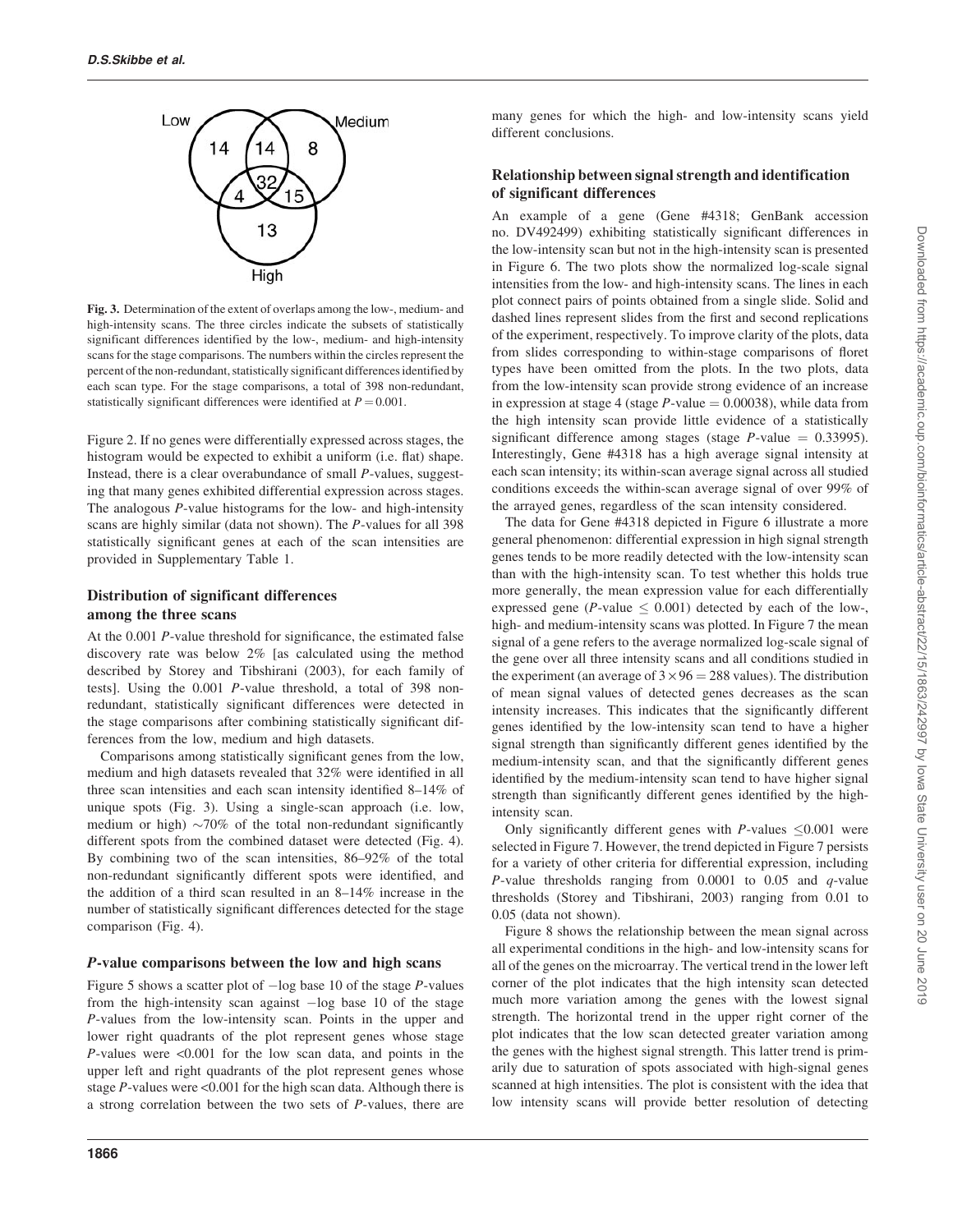

Fig. 4. The number of statistically significant differences that can be detected increases when the datasets from multiple scan intensities are combined. Scan intensities are: L = Low, M = Medium, H = High, L + M = Low and Medium, L + H = Low and High, M + H = Medium and High, L + M + H = Low, Medium and High.



Fig. 5. Comparison of the stage P-values from the high- and low-intensity scans. Points represent individual spots. Points in the upper right quadrant are statistically significant ( $P \leq 0.001$ ) for both the low- and high-intensity scans, points in the lower left quadrant are not statistically significant for either scan, points in the upper left quadrant are statistically significant for the highintensity scan but not the low-intensity scan, and points in the lower right quadrant are statistically significant for the low-intensity scan but not the high-intensity scan.

differential expression among high signal genes while high intensity scans will provide better resolution for detecting differential expression for genes with lower signal levels.



Fig. 6. Detailed examination of the signal intensity of a gene at low and high scan intensities. Gene #4318 was statistically significant for the low (A), but not the high (B), intensity scan in the stage comparison. Normalized expression for the statistically significant genes is plotted against stage.

# Comparison of multiple-scan and linear regression methods

The linear range of signal for saturated spots can be extended by applying a linear regression model (Dudley et al., 2002). This algorithm corrects saturated signals by extrapolating the signal strength from low intensity scans. This algorithm was applied to the low, medium and high datasets (LR-LMH) to compare the resulting datasets with the multiple-scan method. The LR-LMH dataset yielded 291 statistically significant differences.

Investigation of the overlap between the P-values from the multiple scan and LR-LHM analyses is shown in Figure 9. Overall, there is a strong correlation between the two sets of P-values. However, the multiple scan approach is able to identify statistically significant differences ( $P < 0.001$ ; Fig. 9, quadrants II and III) that were not detected by the LR approach. Conversely, the LR approach identified very few statistically significant differences ( $P < 0.001$ )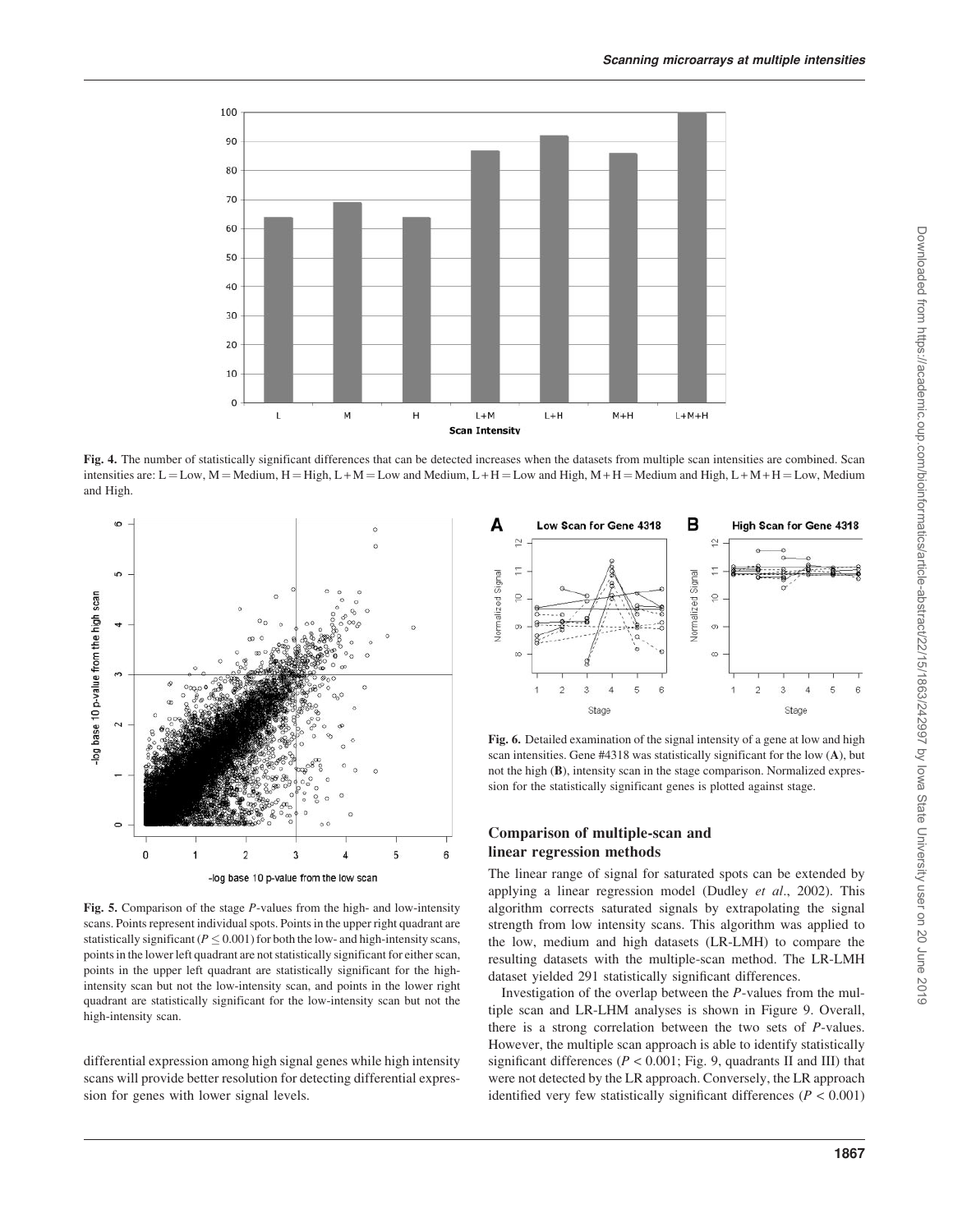

Fig. 7. Mean signal distribution for genes with P-values  $\leq 0.001$  for the low-, medium- and high-intensity scans for the stage comparisons. Mean signal was calculated by averaging expression values of each statistically significant gene over all three intensity scans and all conditions studied in the experiment (an average of  $3 \times 96 = 288$  values).



Fig. 8. A comparison of the mean signal for all genes on the microarray between the high- and low- intensity scans across all experimental conditions. The mean signal levels are lowest at the intersection and highest at the right of the x-axis and top of the y-axis.



Fig. 9. A comparison of the P-values from the LR-LMH and the multiplescan union datasets at two P-value thresholds. For each spot (represented as an open circle), the  $P$ -value of the multiple-scan union is the minimum  $P$ -value among the three datasets. Quadrant I contains spots with  $P \le 0.001$  for both the multiple-scan union and the LR-LMH datasets; Quadrant II contains spots with  $P \le 0.001$  for the multiple-scan union and  $0.001 \le P \le 0.005$  for the LR-LMH dataset; Quadrant III contains spots with  $P \leq 0.001$  for the multiplescan union and  $P \ge 0.005$  for the LR-LMH dataset; Quadrant IV contains spots with  $P \le 0.001$  for the LR-LMH and  $0.001 \le P \le 0.005$  for the multiple-scan union; Quadrant V contains spots with  $P \le 0.001$  for the LR-LMH and  $P \ge 0.005$  for the multiple-scan union.

that the multiple scan approach failed to identify (Fig. 9, quadrants IV and V).

#### Validation of microarray results using qRT–PCR

Supplementary Figure 2 shows a plot of the  $log<sub>2</sub>$  fold change estimated from qRT–PCR versus the log<sub>2</sub> fold change estimated from our microarray experiment. The correlation between the estimates was 0.773. There were two outlying points where the qRT–PCR and microarray estimates differed substantially. Without these points, the correlation was 0.899. Both correlations were statistically significant at well below the 0.001 level. For one of the outlying points (spot 768), the direction of the fold change according qRT– PCR was completely reversed from that estimated by microarray. In the other case (spot 8911), the qRT–PCR and microarray experiments both suggested a large fold change in the same direction, but the qRT–PCR results were more extreme than those obtained from microarrays. The direction of fold change estimated by microarray was the same as that estimated by qRT–PCR for 16 of the 17 genes. The fold change estimated from the microarray experiment along with the fold change estimates for each biological replication of the qRT–PCR experiment are provided for all 17 genes in Supplementary Table 2.

# **DISCUSSION**

Because DNA microarray experiments are multi-faceted and complex, researchers are faced with many decisions, including determining the most efficient method to extract meaningful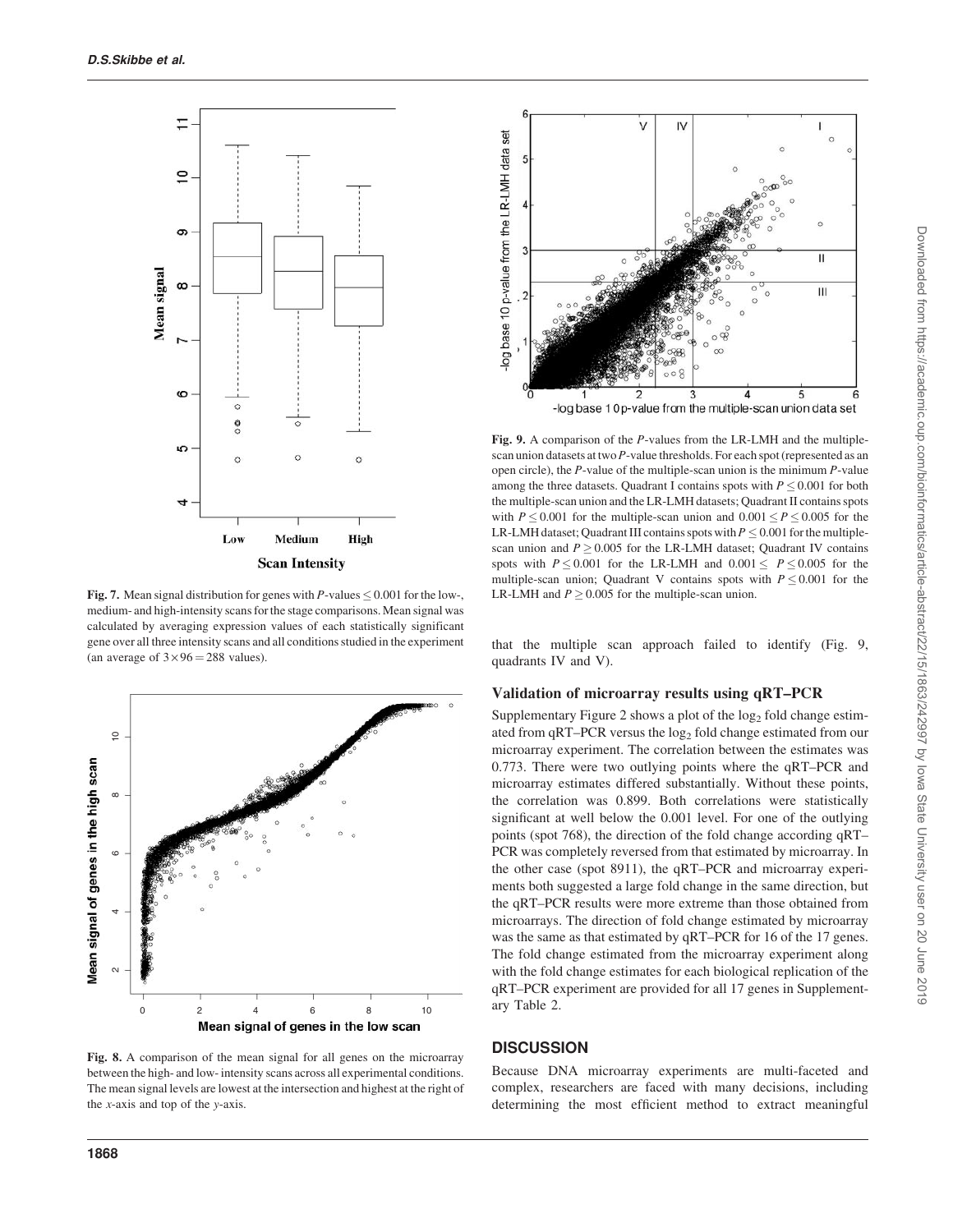data. One often-overlooked aspect of microarray experiments is data acquisition. Most protocols recommend scanning at laser settings that decrease the number of saturated spots. While this approach captures a subset of the statistically significant differences, it potentially excludes genes on the basis of signal intensity. By conducting separate analyses of data obtained using different scan intensities, we have demonstrated that no single scan intensity is optimal for all genes. Each scan intensity identified a unique set of statistically significant differences in gene expression; only approximately one-third of the statistically significant differences were detected in all the three scan intensities (Fig. 3). By combining the statistically significant datasets of three of the scan intensities, 30–40% and 10–15% more statistically significant differences are detected than single scan intensity and double scan intensity approaches (Fig. 3). Furthermore, the low intensity scan tended to identify high signal strength genes, whereas the high intensity scan tended to identify the low signal strength genes (Figs 7 and 8). One unexpected finding was that genes with low signal intensity were also identified (and validated) from the low intensity scan. This result could be explained by the high signal-to-noise ratio at the low scan settings (data not shown).

Signal detection for low signal strength spots is a limiting factor for the detection of statistically significant differences in microarray experiments (Duggan et al., 1999). Furthermore, low signal strength spots often exhibit pixilation, which contributes to variability (Romualdi et al., 2003). These low signal strength spots would be expected to be prevalent in the low intensity scans (Fig. 1a). However, as scan intensity increases, the proportion of low intensity spots decreases (Fig. 1b and c). The observation that the mean signal of the significantly different spots is inversely related to the scan intensity (Fig. 7) supports the conclusion that high intensity scans can increase the power for detecting expression differences in low signal genes.

Conversely, some spots on the array exhibit high signal intensity relative to the majority of the spots. When the signal from these spots becomes saturated for each channel, differences in transcript abundance cannot be detected. Therefore, to identify differences in gene expression for these spots, it is important to lower the laser settings until the spots are no longer saturated.

If pronounced, photobleaching (Nagl et al., 2005) could affect our multiple scanning strategy. To directly test the degree of photo bleaching under our conditions, a slide hybridized with Cy3 and Cy5 was scanned 15 times for each channel. In the Cy5 channel after an initial drop  $(\sim 25\%)$  in the median intensity the remaining scan medians dropped only  $\sim$ 4% from one scan to the next. The Cy3 channel also exhibited an initial drop  $(\sim 20\%)$  in median intensity but over the next four scans exhibited an increase in median intensity before leveling off for the remainder of the scans. Hence, and in agreement with the results of Romualdi et al. (2003), we conclude that the effects of photobleaching are modest, at least when using the protocols described here.

# Recommendations for researchers using cDNA microarrays

Although scanning is often overlooked as an important factor for microarray experiments, the results presented here demonstrate that scanning parameters can substantially affect the dataset generated. Unfortunately, many authors fail to report scanning parameters.

We, therefore, recommend that authors report their scanning parameters.

Scanning at multiple intensities is a cost-effective method for extracting additional information at a minimal cost. The most effective method for maximizing the signal-to-noise ratio across multiple scan settings is to increase the laser power and keep the PMT gain constant (X. Zhao and L.A. Borsuk, unpublished data). We, therefore, encourage researchers using microarrays to scan at multiple intensities because no one scan intensity can be expected to maximize the power to detect differential expression for genes of varying signal strength. Although the scan intensity levels and analyses described here were useful for identifying differential expression in genes of varying signal strength, development of an optimal scanning and data analysis strategy remains an area for further investigation.

# ACKNOWLEDGEMENTS

We thank Schnable laboratory members Jonathan Chen and Ling Guo for assistance with data processing; Dr Fang Qiu for supervising the collection and dissection of anthers; Debbie Chen, Belinda Leong, and Christy Leung for dissecting the anthers; Drs Mikio Nakazono and Fang Qiu for building the microarray; and Hailing Jin for assistance with microarray optimization. This work was supported, in part, by competitive grants from the United States Department of Agriculture National Research Initiative Program (award numbers 02-01414 and 04-00913) and the Hatch Act and State of Iowa funds. Funding to pay the Open Access publication charges was provided by the United States Department of Agriculture National Research Initiative Program (award number 04-00913).

Conflict of Interest: none declared.

# REFERENCES

- Baugh, L.R. et al. (2001) Quantitative analysis of mRNA amplification by in vitro transcription. Nucleic Acids Res., 29, E29.
- Churchill,G.A. (2002) Fundamentals of experimental design for cDNA microarrays. Nat. Genet., 32, 490–495.
- Diehl,F. et al. (2001) Manufacturing DNA microarrays of high spot homogeneity and reduced background signal. Nucleic Acids Res., 29, E38.
- Dodd, L.E. et al. (2004) Correcting log ratios for signal saturation in cDNA microarrays. Bioinformatics, 20, 2685–2693.
- Dudley, A.M. et al. (2002) Measuring absolute expression with microarrays with a calibrated reference sample and an extended signal intensity range. Proc. Natl Acad. Sci. USA, 99, 7554–7559.
- Dudoit,S. and Fridlyand,J. (2002) A prediction-based resampling method for estimating the number of clusters in a dataset. Genome Biol., 3, RESEARCH0036.
- Duggan,D.J. et al. (1999) Expression profiling using cDNA microarrays. Nat. Genet., 21, 10–14.
- Hegde, P. et al. (2000) A concise guide to cDNA microarray analysis. Biotechniques, 29, 548–550, 552–544, 556 passim.
- Heller, R.A. et al. (1997) Discovery and analysis of inflammatory disease-related genes using cDNA microarrays. Proc. Natl Acad. Sci. USA, 94, 2150–2155.
- Kerr,M.K. (2003) Design considerations for efficient and effective microarray studies. Biometrics, 59, 822–828.
- Kerr,M.K. and Churchill,G.A. (2001) Experimental design for gene expression microarrays. Biostatistics, 2, 183–201.
- Kerr, M.K. et al. (2000) Analysis of variance for gene expression microarray data. J. Comput. Biol., 7, 819–837.
- Leung,Y.F. and Cavalieri,D. (2003) Fundamentals of cDNA microarray data analysis. Trends Genet., 19, 649–659.
- Luo, L. et al. (1999) Gene expression profiles of laser-captured adjacent neuronal subtypes. Nat. Med., 5, 117–122.
- Naderi, A. et al. (2004) Expression microarray reproducibility is improved by optimising purification steps in RNA amplification and labelling. BMC Genomics, 5, 9.